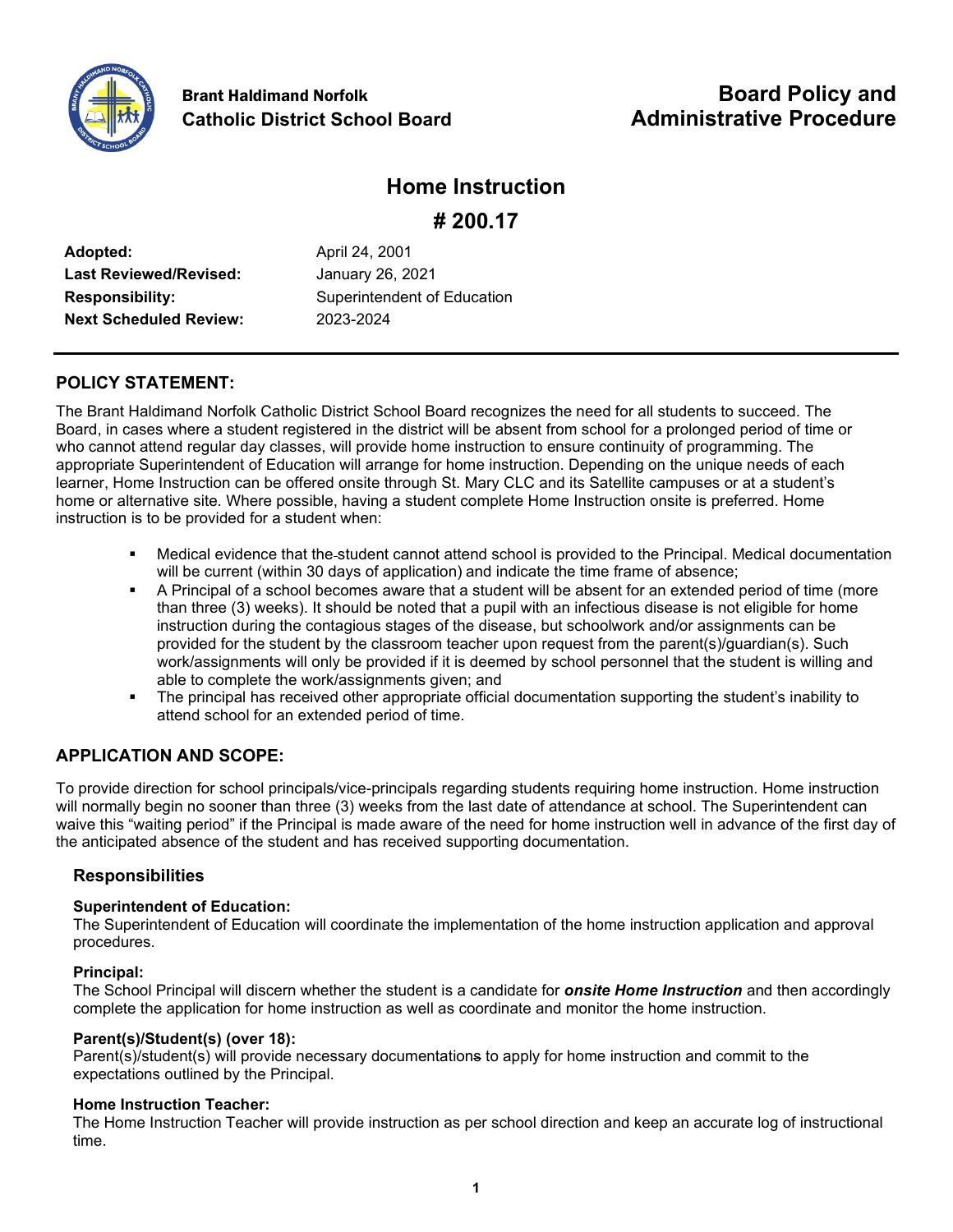

#### **Brant Haldimand Norfolk <b>Board Policy and Board Policy and Catholic District School Board Administrative Procedure**

#### **Classroom Teacher**

The regular Classroom Teacher will provide support to administration and the Home Instruction Teacher to ensure continuity of learning during the extended period of absence and assist in successful transition back into the class as appropriate.

#### **REFERENCES:**

- Regulation 298 Subsection 11 (11) School Attendance
- Education Act Section 21  $(2)(b)$

#### **FORMS:**

- Application for Home Instruction
- Home Instruction Time Report

#### **DEFINITIONS:**

**Home Instructors:** Home Instructors are Board employees, thereby subject to the requirements of Criminal Background Checks/Vulnerable Sector screening that is required of all teaching employees. Home Instructors shall be qualified teachers and hired through the Home Instructor application process as designed by the Human Resources department. They may be the student's teacher or another teacher from the school Board. If the student's teacher or another teacher from the staff of the student's school is willing to provide home instruction, this instruction will occur outside the regular hours of the school day.

#### **ADMINISTRATIVE PROCEDURES:**

#### **1.0 Superintendent of Education**

#### **The Superintendent of Education will:**

- **Example 3 respectively a state in the school in providing a qualified teacher for Home Instruction;**
- approve mileage expenses at time of application in accordance with BHNCDSB policies and procedures for a home instruction teacher when the only available teacher must travel more than 40km to provide instruction;
- **approve the application for Home Instruction;**
- advise the principal and family that the Home Instruction arrangement is a temporary measure to assist the student during the absence and support the transition back to regular school attendance;
- cancel Home Instruction if:
	- the student cannot or does not make himself/herself available or cancels three times without 24 hours notice;
	- **the student is opposed to Home Instruction; or**
	- the Home Instructor's safety is in question.

#### **2.0 Principal**

#### **The Home School Principal will:**

- at the beginning of each year, solicit staff interest in possible Home Instruction teaching assignments;
- provide a list of interested teachers to Human Resources to be combined with the list of teachers collated by Human Resources;
- recommend a teacher to Human Resources for each Home Instruction assignment;
- on becoming aware that a student will be absent for an extended period of time (more than 3 weeks), inquire of the parent(s)quardian(s) whether the student is able to receive instruction and obtain an estimate of length of time instruction will be needed;
- request appropriate official documentation supporting the student's **inability to attend school;**
- consider whether the student will benefit from on-site or off-site home instruction.
- determine whether the student can attend a portion of the school day and received home instruction to augment time they are unable to attend;
- communicate with the family to complete the Home Instruction Application (Form A), indicating the nature of the medical condition, the fact that the student is **unable to attend school** but is able to receive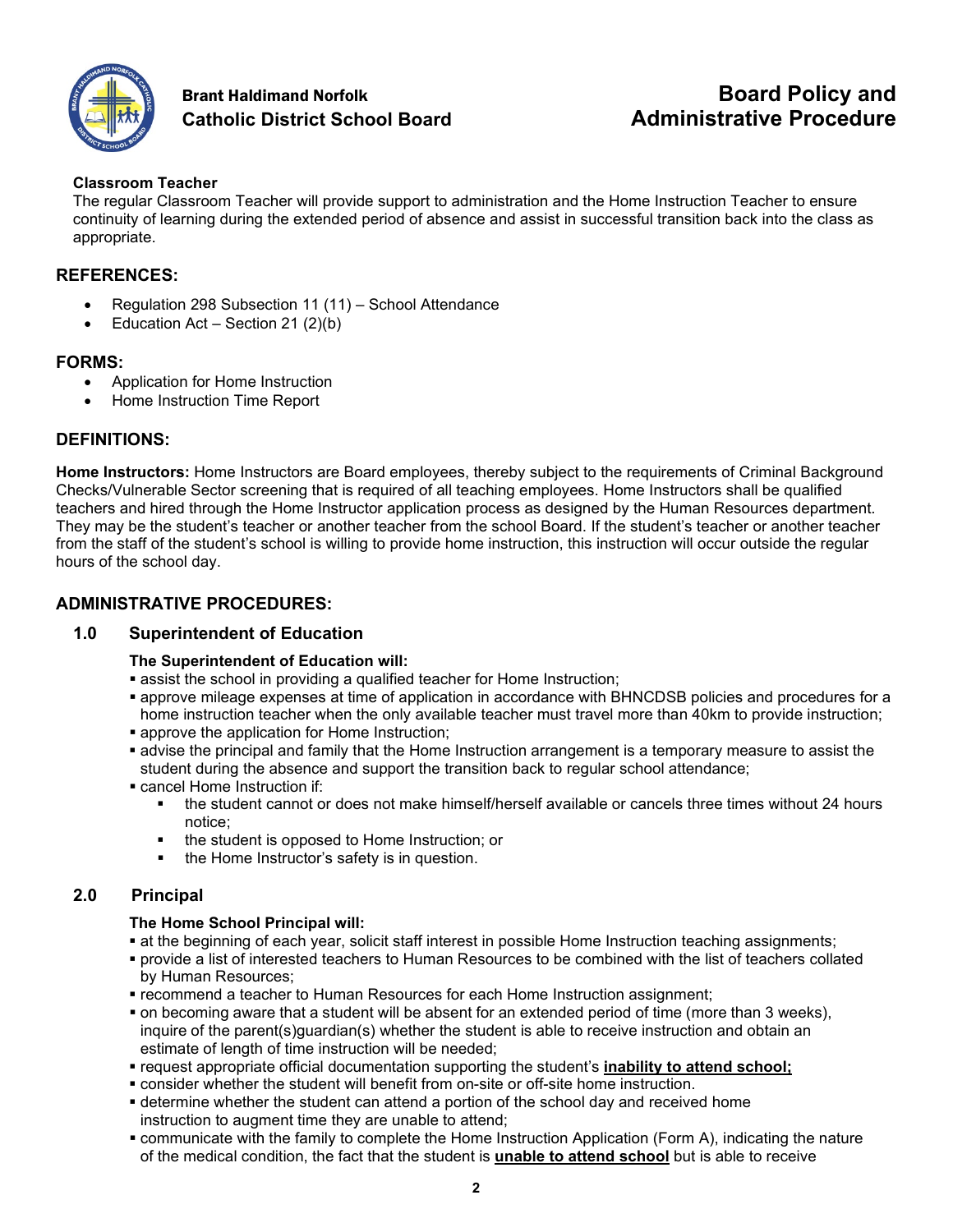

# **Catholic District School Board Administrative Procedure**

instruction and complete school work/assignments, and the expected date of return to school;

- ascertain from the student's timetable those subject areas in which instruction can be readily and effectively given at a location other than the school. Some subjects require emphasis on practical experience and do not lend themselves to effective instruction outside the school setting;
- **If take into consideration any safety concerns associated with offering a specific course outside of the** school setting without the proper resources and direct supervision of a qualified teacher;
- take into consideration the pupil's progress prior to the absence and the time within the school year at which the absence occurs;
- determine the optimum number of instruction hours per week (normally three hours per week) to be recommended for approval by the Superintendent; and
- complete Form A and send it to the appropriate Superintendent for approval.

#### **3.0 Classroom Teacher**

#### **The Classroom Teacher will:**

- prepare appropriate materials to be given to the Home Instruction Teacher; including syllabus, course outlines, marking scheme, text, novel, course documents, etc;
- provide assessments and evaluations for the Home Instruction Teacher (i.e., tests, quizzes, final exams, written assignments);
- consult with the principal to determine if the when/if the student will return to the regular classroom;
- consult with the principal to determine responsibilities for evaluation of the student's work;
- work cooperatively with the Home Instruction Teacher;
- for elementary students, design learning with a focus on literacy and numeracy and other essential learning recommended by the classroom teacher; and
- the classroom teacher is responsible for the reporting of the student's attendance in PowerSchool, unless otherwise arranged through the Principal. The student shall be marked present for the course(s)/subjects for which they are receiving Home Instruction with an "H" in PowerSchool.

#### **4.0 Home Instruction Teacher**

#### **The Home Instruction Teacher will:**

- contact/visit the school to obtain relevant information regarding the pupil's educational needs;
- contact the home to arrange a schedule of up to three hours per week of instruction; the instruction may take place in the home, hospital or another mutually agreed upon location;
- **•** in consultation with the classroom teacher provide ongoing instruction aligned with the classroom teacher's unit and course/subject outline;
- prior to designated reporting periods, provide the classroom teacher with all relevant assessment and evaluation collected from student;
- in some situations, provide evaluative input including comments for the report card where appropriate;
- complete the appropriate time and report sheet (Form B) bi-weekly of the instruction given and progress made by the student - Form B must be sent to the home school Principal who will sign and forward to the appropriate Superintendent;
- be paid at the Continuing Education pay rate as per the elementary and secondary teachers' collective agreements; and
- contact the Principal if:
	- o there is concern of personal safety;
	- $\circ$  the student cannot or will not make himself/herself available or cancels three times without 24 hours prior notice or;
	- o the student is opposed to Home Instruction.

Note: in rare circumstances the Home Instruction Teacher will have sole responsibility for the instruction and evaluation for credit. In this case the student and Home Instruction Teacher are not working in conjunction with a classroom teacher. In these instances, the Home Instruction Teacher is responsible for all of the planning, preparation and marking for the entire credit and provides the classroom teacher with the reporting information as required.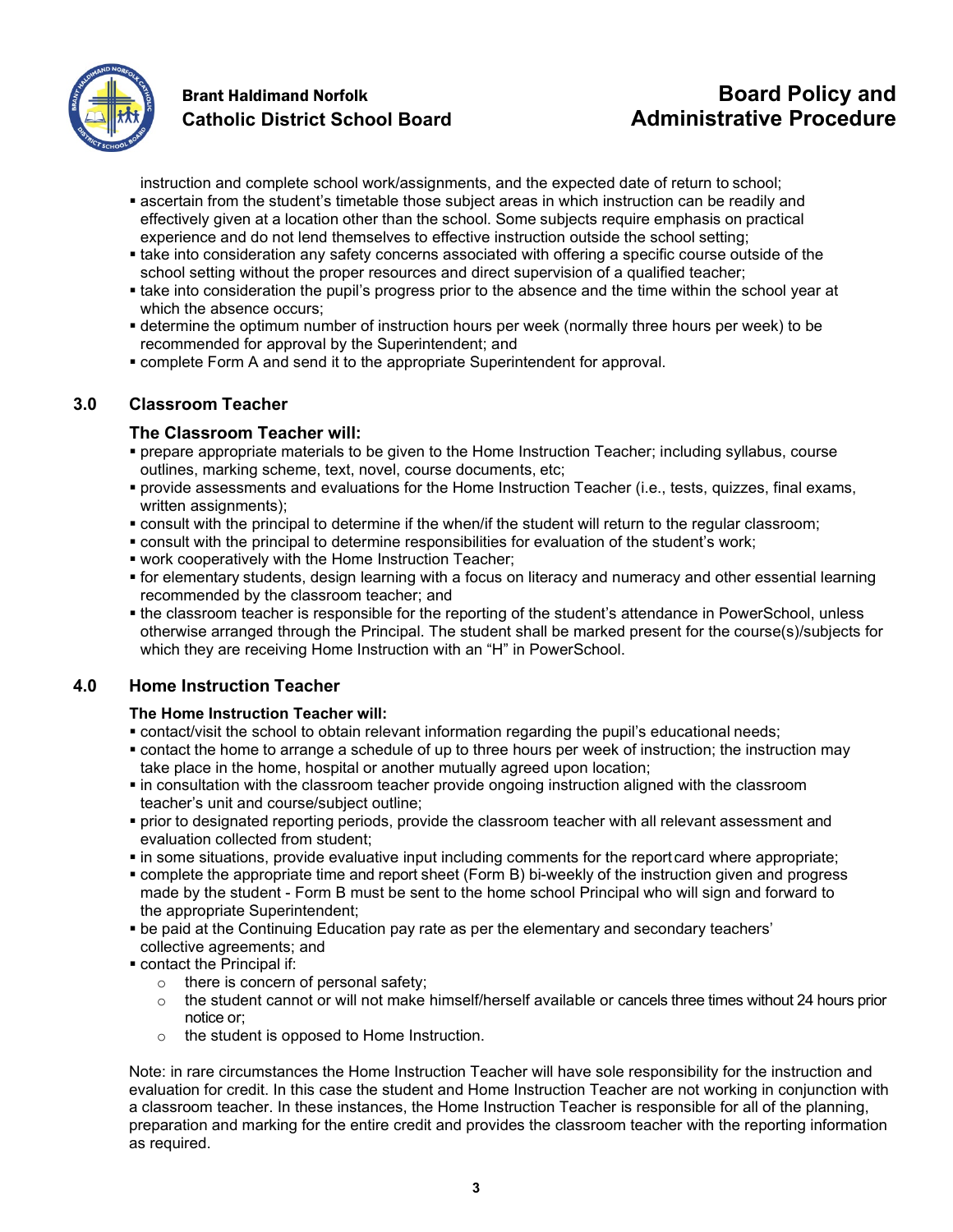

# **Catholic District School Board Administrative Procedure**

# **Brant Haldimand Norfolk <b>Board Policy and Board Policy and**

#### **5.0 Parent(s)/Guardian(s)**

#### **The Parent(s)/Guardian(s) will:**

- provide appropriate official documentation supporting the student's inability to attend school;
- support the student in meeting the expectations of the home instruction;
- create a schedule in consultation with the Home Instruction Teacher for the times and dates that Home Instruction will occur;
- notify the Home Instruction Teacher 24 hours in advance if a session needs to be cancelled;
- ensure a quiet working area conducive for learning where the Home Instruction can take place; and
- be present in the home or alternative location while the instruction is taking place.

#### **6.0 Student**

#### **The Student will:**

- complete as much work as possible independently and use the Home Instruction time to ask questions/seek clarification;
- complete assignments by the deadline(s) provided; and
- be prepared to work with the Home Instruction Teacher during the arranged time.

#### **7.0 Onsite Home Instruction**

Where possible, in order to support a successful return to full-time attendance at a student's home school, a short-term transfer program is required at St. Mary Catholic Learning Centre or Satellite Campus. The student will be provided with On-site Home Instruction coordinated by St. Mary's CLC Administration, the Home-school Principal, and the Superintendent of Education.

The Home School Principal will adhere to Procedures 1.0 through 6.0 as outlined above and specifically note the following:

- 7.1 The Home School Principal completes the application process for onsite home instruction.
- 7.2 The Superintendent responsible for Home Instruction will approve and forward the application directly to the Home Instruction Site Administrator at St. Mary Catholic Learning Centre and/or Satellite Campus staff and copy the Home School Principal.
- 7.3 The Home School Principal will complete the Home Instruction Intake Form.
- 7.4 The Parent or adult student will provide transportation to the program location.
- 7.5 The St. Mary's CLC Site Administrator will coordinate staffing and oversee the home instruction.
- 7.6 The Onsite Social Worker or supporting Social Worker at a Satellite Campus will provide support during the program and/or assist the transition back to his/her home school.
- 7.7 The student remains registered at his/her home school. The St. Mary's support team will collaborate with the home school team to assist a successful transition back to the regular class.
- 7.8 In some cases, the student will be registered as a student of St. Mary Catholic Learning Centre. The responsibility of the student will then reside with the Site Administrator and the St. Mary CLC staff. The school team will consider various transition options.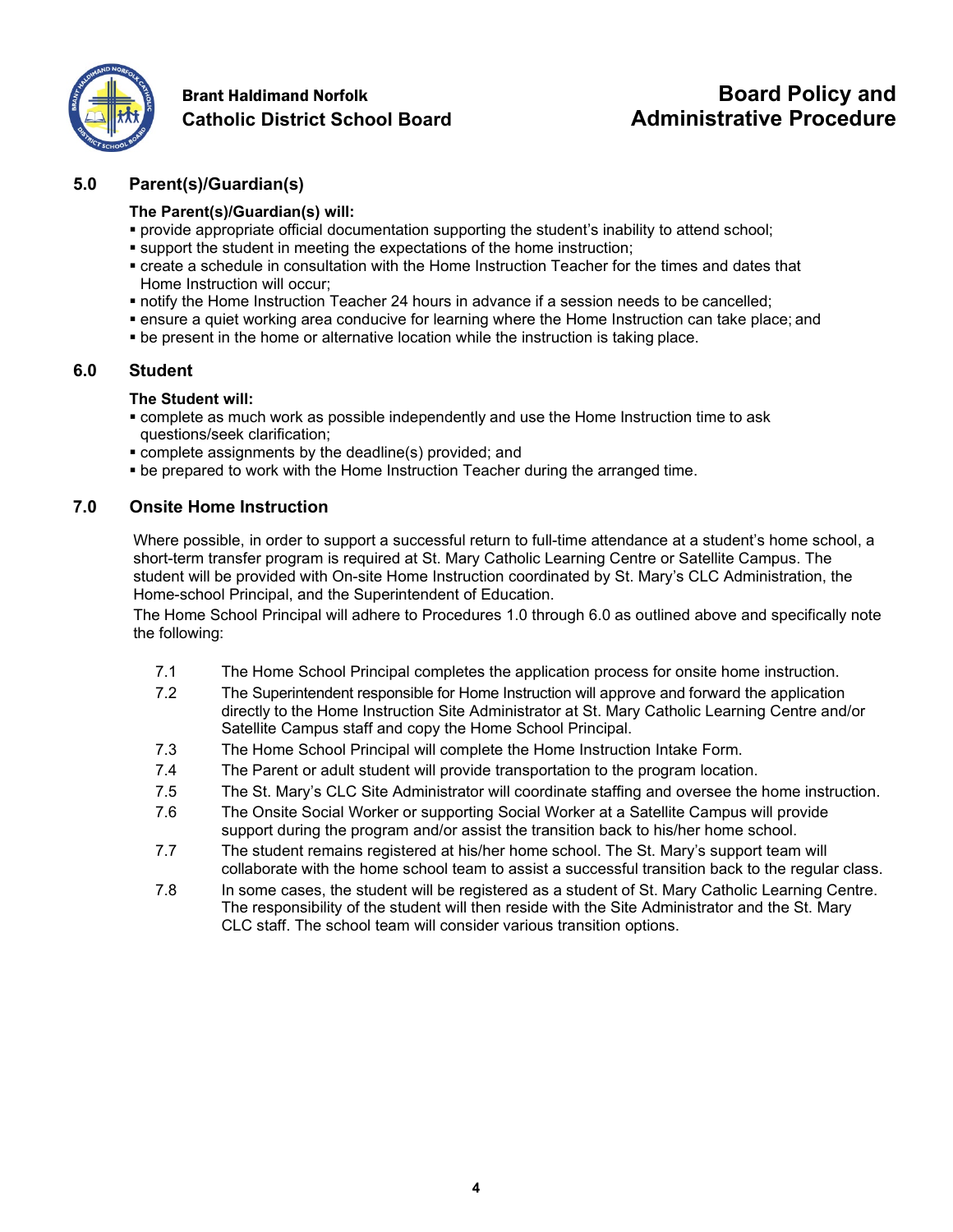

## APPLICATION FOR HOME INSTRUCTION

|                                                                                                               | Telephone: __________________________Birth Date: __________________________Grade: _________________ Male □ Female □ |          |                           |     |                                  |    |
|---------------------------------------------------------------------------------------------------------------|---------------------------------------------------------------------------------------------------------------------|----------|---------------------------|-----|----------------------------------|----|
|                                                                                                               |                                                                                                                     | yy/mm/dd |                           |     |                                  |    |
|                                                                                                               |                                                                                                                     |          |                           |     |                                  |    |
|                                                                                                               |                                                                                                                     |          |                           |     |                                  |    |
|                                                                                                               | Medical Certificate Attached: 0 To Follow: 0                                                                        |          |                           |     |                                  |    |
| Date Last Attended School: ______________________________Date Home Instruction to Commence: _________________ |                                                                                                                     |          |                           |     |                                  |    |
|                                                                                                               |                                                                                                                     |          |                           |     |                                  |    |
|                                                                                                               | Signature of Principal or Vice-Principal: University of Date: Date: Date:                                           |          |                           |     |                                  |    |
| Subject/Grade Level<br><u> 1989 - Johann Stein, mars an de France</u>                                         |                                                                                                                     |          |                           |     | <b>Choose One Option</b>         |    |
|                                                                                                               |                                                                                                                     |          | <b>ONSITE INSTRUCTION</b> |     | <b>HOME INSTRUCTION</b>          |    |
|                                                                                                               |                                                                                                                     |          |                           |     |                                  |    |
|                                                                                                               |                                                                                                                     |          |                           |     |                                  |    |
| Approval: hours per week                                                                                      |                                                                                                                     |          |                           |     | Name of Home Instruction Teacher |    |
|                                                                                                               |                                                                                                                     |          | Date: _________           |     |                                  |    |
|                                                                                                               | Superintendent of Education                                                                                         |          |                           | yy. | mm                               | dd |
|                                                                                                               | Home Instruction is now complete: Last day of instruction ____________Principal_______________________________      |          |                           |     |                                  |    |
| Copy to:                                                                                                      | □ Superintendent of Education                                                                                       |          | □ Attendance Secretary    |     | □ OSR                            |    |
|                                                                                                               | $\Box$ Student Info System                                                                                          |          | $\Box$ Student Services   |     | □ Social Worker                  |    |
|                                                                                                               | St. Mary CLC Admin IF ONSITE                                                                                        |          |                           |     |                                  |    |
|                                                                                                               | The Superintendent and principal to retain copies on file.                                                          |          |                           |     |                                  |    |

#### **Information Collection Authorization**

*Notice of Collection: The personal information you have provided on this form and any other correspondence relating to your involvement in our programs is collected by the Brant Haldimand Norfolk Catholic District School Board under the authority of the Education Act (R.S.O. 1990 c.E.2) ss. 58.5, 265 and 266 as amended and in accordance with Section 29(2) of the Municipal Freedom of Information and Protection of Privacy Act, (R.S.O. 1990 c.M.56) The information will be used to register and place the student in a school, or for a consistent purpose such as the allocation of staff and resources and to give information to employees to carry out their job duties. In addition, the information may be used to deal with matters of health and safety or discipline and is required to be disclosed in compelling circumstances or for law enforcement matters or in accordance with any other Act. The information will be used in accordance with the*  Education Act, the requlations, and quidelines issued by the Minister of Education governing the establishment, maintenance, use, retention, transfer, and disposal *of pupil records. If you have any questions, please contact the school principal and/or the Freedom of Information Officer, Brant Haldimand Norfolk Catholic District School Board, 322 Fairview Drive, Brantford, ON, N3T 5M8 (Telephone 519-756-6505, Ext. 234)*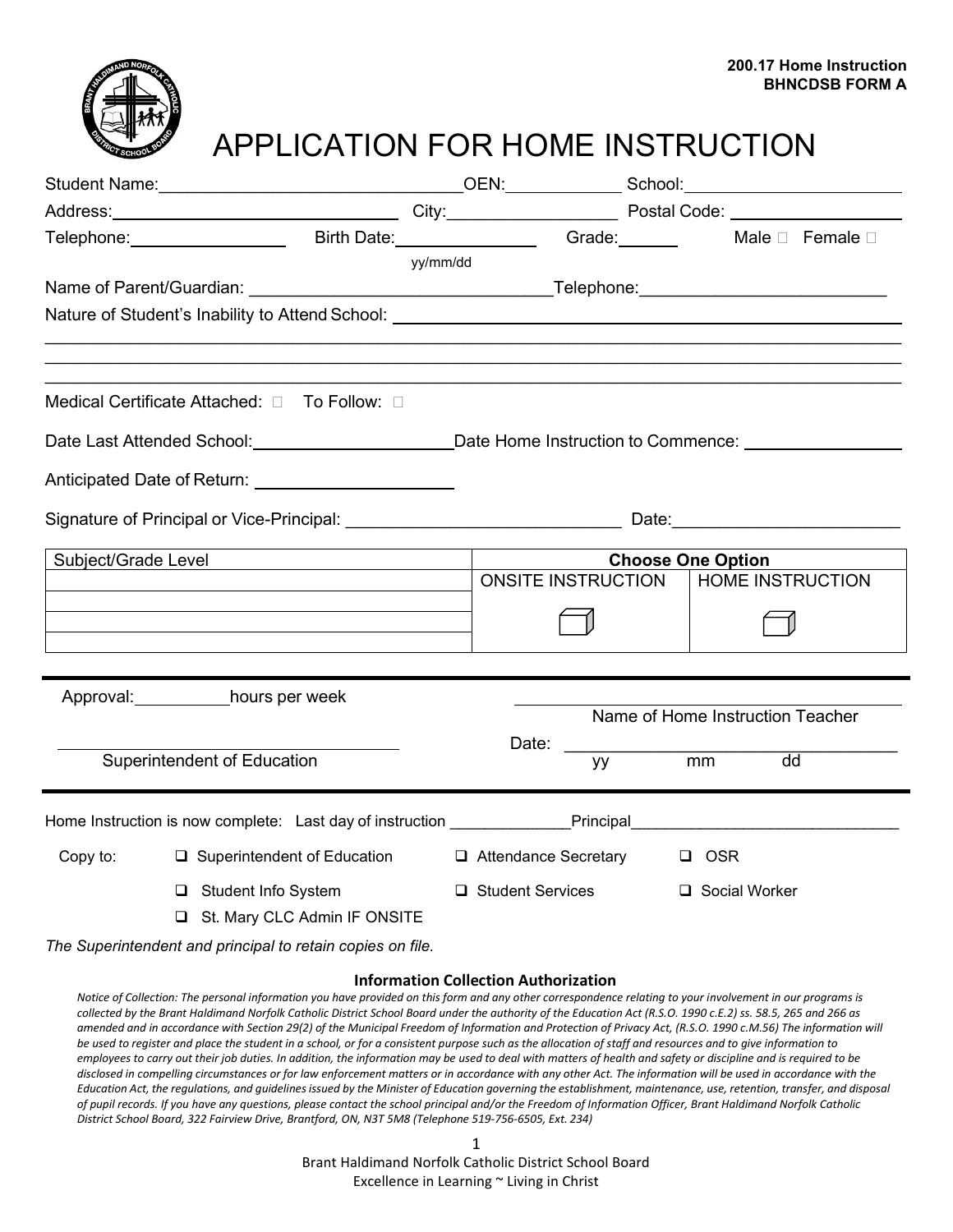

# HOME INSTRUCTION TIME REPORT

| <b>Student Name:</b>                                                                                                                                                                                                           |                                                                                                                      |  |
|--------------------------------------------------------------------------------------------------------------------------------------------------------------------------------------------------------------------------------|----------------------------------------------------------------------------------------------------------------------|--|
| School:                                                                                                                                                                                                                        | <u> 1980 - Jan Barat, martin amerikan basar da</u>                                                                   |  |
| Date of Instruction:                                                                                                                                                                                                           | <u> 1980 - Johann Barn, amerikan besteman besteman besteman besteman besteman besteman besteman besteman bestema</u> |  |
| Summary/Comment                                                                                                                                                                                                                |                                                                                                                      |  |
|                                                                                                                                                                                                                                |                                                                                                                      |  |
|                                                                                                                                                                                                                                |                                                                                                                      |  |
|                                                                                                                                                                                                                                |                                                                                                                      |  |
| DATE: _________________________                                                                                                                                                                                                |                                                                                                                      |  |
| Summary/Comment                                                                                                                                                                                                                |                                                                                                                      |  |
|                                                                                                                                                                                                                                |                                                                                                                      |  |
|                                                                                                                                                                                                                                |                                                                                                                      |  |
|                                                                                                                                                                                                                                |                                                                                                                      |  |
|                                                                                                                                                                                                                                |                                                                                                                      |  |
|                                                                                                                                                                                                                                |                                                                                                                      |  |
| Summary/Comment                                                                                                                                                                                                                |                                                                                                                      |  |
|                                                                                                                                                                                                                                |                                                                                                                      |  |
|                                                                                                                                                                                                                                |                                                                                                                      |  |
|                                                                                                                                                                                                                                |                                                                                                                      |  |
|                                                                                                                                                                                                                                |                                                                                                                      |  |
| Summary/Comment                                                                                                                                                                                                                |                                                                                                                      |  |
|                                                                                                                                                                                                                                |                                                                                                                      |  |
|                                                                                                                                                                                                                                |                                                                                                                      |  |
|                                                                                                                                                                                                                                |                                                                                                                      |  |
| DATE: the contract of the contract of the contract of the contract of the contract of the contract of the contract of the contract of the contract of the contract of the contract of the contract of the contract of the cont |                                                                                                                      |  |